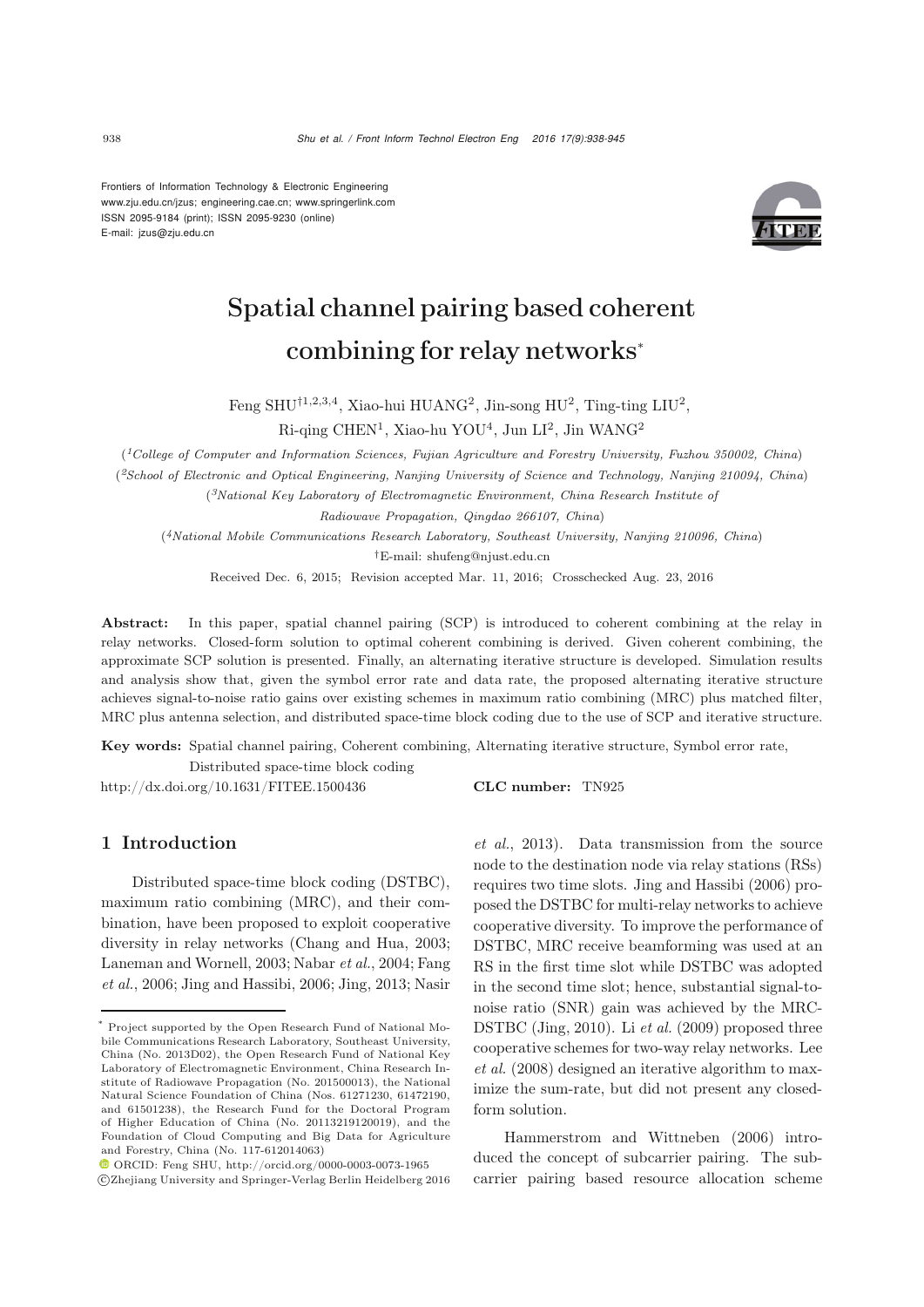for amplify-and-forward (AF) multi-relay orthogonal frequency division multiplexing (OFDM) systems was investigated in [Dang](#page-6-1) *et al.* [\(2010](#page-6-1)) and Li *[et al.](#page-7-10)* [\(2013](#page-7-10)). To avoid interference, each subcarrier pairing was assigned to all RSs, over a specific subcarrier, and the destination received signals transmitted from all t[he](#page-7-11) [relays](#page-7-11) [\(Li](#page-7-11) *[et al.](#page-7-10)*, [2013\)](#page-7-10). Hottinen and Heikkinen [\(2007](#page-7-11)) and Li *[et al.](#page-7-12)* [\(2009](#page-7-12)) proved that the sorted-SNR subcarrier pairing scheme was optimal for both AF and DF (decoding-and-forward) relaying in the same setup through a different approach. In Li *[et al.](#page-7-7)* [\(2009\)](#page-7-7), a joint optimization scheme for power allocation (PA) and subcarrier pairing was proposed to maximize the end-to-end transmission rate under a total power constraint. The studies mentioned above focus on one-way relay systems. For the case of two-way relaying, in [Liu and Tao](#page-7-13) [\(2012](#page-7-13)), the joint optimization of channel and relay assignment for the maximum total throughput was formulated as a combinatorial optimization problem, which includes subcarrier pairing, subcarrier allocation, and relay selection. [Chang and Dong](#page-6-2) [\(2013](#page-6-2)) investigated the design of subcarrier pairing at an RS to maximize the sum-rate of the system and proposed an iterative optimization method. The spatial channel pairing that maximizes the sum-rate was designed for narrow-band and wide-band multi-pair two-way networks with a block diagonalization (BD) beamforming scheme at an RS to substantially improve the sum-rate performance (Shu *et al.*, 2014a; 2014b; Wang *et al.*, 2015).

In this paper, we consider a one-way relay scenario with each user being single-antenna. We introduce spatial channel paring (SCP) to a coherent combining (CC) scheme at an RS to improve the performance of symbol error rate (SER) by exploiting the SCP gain. The closed-form expression for the optimal CC (OCC) is derived given SCP, whereas the approximate analytical solution is given for a fixed CC. Following this, we design an alternating iterative structure (AIS) between SCP and OCC. Simulation results are also presented to evaluate the performance and validate our scheme. Unlike the SCP in Shu *[et al.](#page-7-14)* [\(2014b\)](#page-7-14) and Wang *et al.* (2015; 2016), here our major aim is to exploit the SCP gain to substantially improve the reliability of information transmission/exchange in relay networks. Although we consider only the one-way case, the proposed scheme can be extended to two-way networks with each user

being single-antenna or multi-relay networks. In the multi-relay scenario, full cooperation among RSs is required to complete our proposed method.

Our main contributions are as follows. The optimization problem of maximizing the SNR over SCP and OCC is formulated and established. However, the problem is an NP-hard problem. To address this, we reduce the joint problem to two individual subproblems. For a given SCP, the optimal closed-form expression of OCC is derived in a novel way. Fixing the OCC, we present a sub-optimal closed-form SCP method by approximation techniques. Then an AIS is introduced between them to further optimize the system performance. Simulation results show the benefits of our method over existing DSTBC and coherent combining approaches due to the use of both SCP and OCC. In other words, the proposed AIS harvests not only the OCC gain but also the SCP gain.

Notations: throughout the paper, matrices, vectors, and scalars are denoted by letters of bold upper case, bold lower case, and lower case, respectively. Let '⊗' denote the Kronecker product of two matrices. Let  $(\cdot)^*, (\cdot)^{\text{H}}, (\cdot)^{\text{T}}, \text{ and } \text{tr}(\cdot)$  denote the matrix conjugate, conjugate transpose, transpose, and trace, respectively. Let  $\|\cdot\|_2$  denote the Frobenius norm, and the inequality symbol  $'\succeq$  denote the generalized component-wise inequality between vectors. The matrix  $I_n$  denotes an  $n \times n$  identity matrix.

## 2 System model

We consider a wireless relay system composed of one source  $S$ , one destination  $D$ , and one relay  $R$ (Fig. 1). Both  $S$  and  $D$  have only one antenna, while the relay  $R$  is equipped with  $M$  antennas. Assume that there is no direct link between S and D due to the poor quality of the channel. Let  $h_m$  represent the narrow-band channel fading coefficient from  $S$  to the mth  $(m = 1, 2, ..., M)$  antenna of R,  $q_m$  the channel from the mth antenna of  $R$  to  $D$ . All the channels in the system are complex and are assumed to be independent and identically distributed (i.i.d.) Rayleigh fading with variance one.

A transmission process is composed of two time slots. In the first time slot, source  $S$  transmits a symbol  $x_S$  to R with the power constraint  $E\{x_S x_S^* \} = 1$ .<br>Then the possived simple t the m<sup>th</sup> enterpreted B sep Then the received signal at the  $m$ th antenna of  $R$  can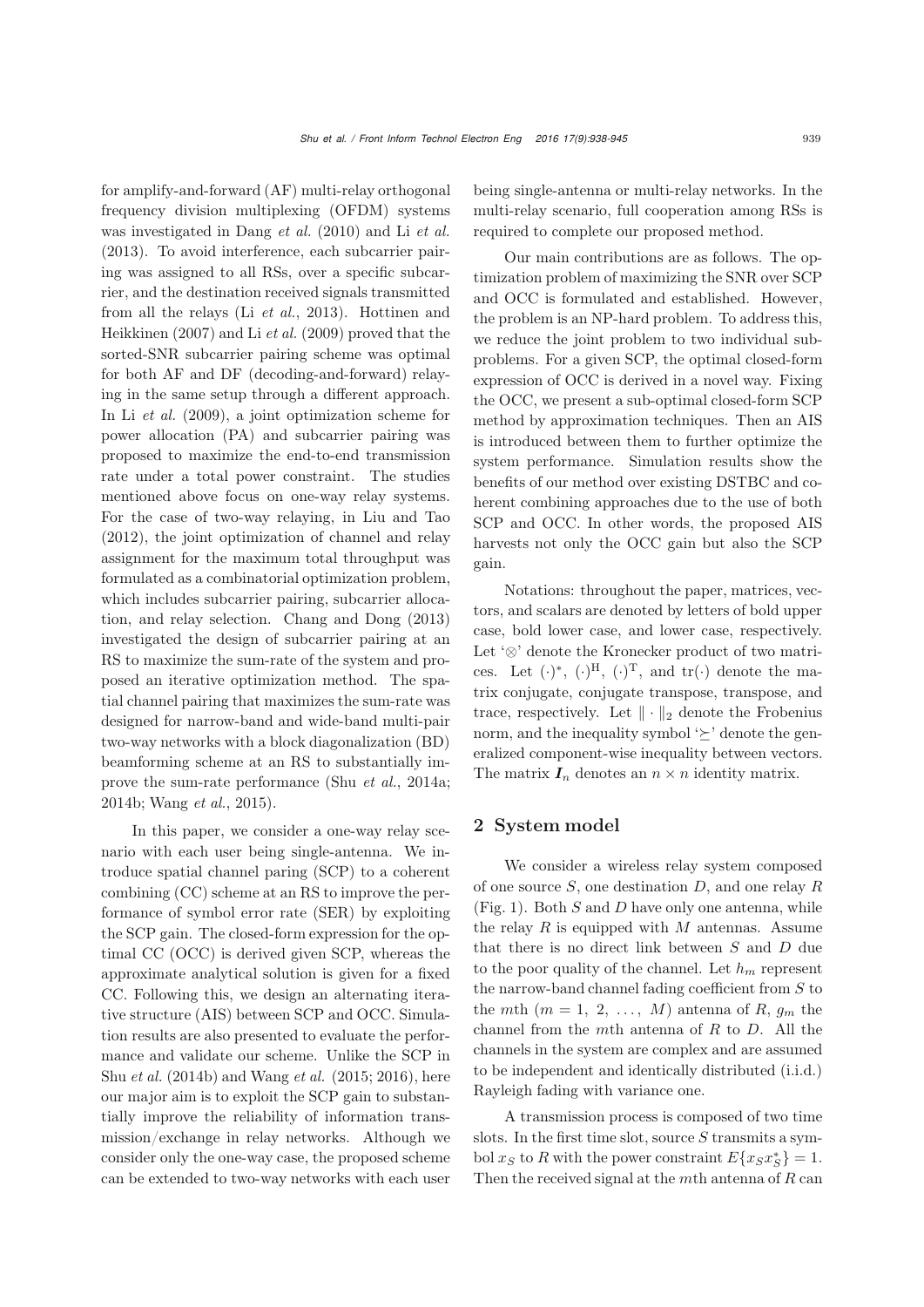

Fig. 1 Diagram block of a relay network

be given by

$$
y_{R,m} = \sqrt{P_S}h_m x_S + n_{R,m},\tag{1}
$$

where  $P<sub>S</sub>$  is the transmission power at source S and  $n_{R,m}$  denotes the complex additive white Gaussian noise (AWGN) at the mth antenna of  $R$  with zero mean and variance  $\sigma_R^2$ .<br>In the second time

In the second time slot, the AF relaying strategy is adopted and an SCP scheme is introduced. The received signal  $y_{R,m}$  is then amplified and transmitted towards the destination  $D$  via the  $p(m)$ <sup>th</sup> antenna of R. Here, we have  $p(m) \in p$ , and p is a permutation vector of  $\{1, 2, \ldots, M\}$ . For example, if  $p(1) = 2$ , then the signal received by the 1st antenna of  $R$  will be transmitted via the 2nd antenna of  $R$ . Thereby the downlink channel  $g_2$  is paired with the uplink channel  $h_1$ . For simplicity, the permutation vector  $p$ is called SCP below.

Then the signal transmitted at the  $p(m)$ <sup>th</sup> antenna of  $R$  can be expressed as

$$
x_{R,p(m)} = \beta \alpha_m y_{R,m} = \beta \alpha_m \left( \sqrt{P_S} h_m x_S + n_{R,m} \right),\tag{2}
$$

where  $\beta$  is the power normalization factor at the relay and  $\alpha_m$  is the CC coefficient. In the following, we will explain  $\beta$  and  $\alpha_m$  in detail.

Assume the total power constraint at the relay is  $P_R$ . Then  $\alpha_m$  and  $\beta$  are subject to the following two power constraints:

$$
\begin{cases}\n\beta^2 \left( P_S \sum_{m=1}^M |\alpha_m h_m|^2 + \sigma_R^2 \right) = P_R, \\
\sum_{m=1}^M |\alpha_m|^2 = 1.\n\end{cases} \tag{3}
$$

Thus,  $\beta$  has to satisfy

$$
\beta = \sqrt{\frac{P_R}{\sum_{m=1}^{M} |\alpha_m h_m|^2 P_S + \sigma_R^2}}.
$$
\n(4)

At the destination D, the received symbol  $y_D$  can be written as

<span id="page-2-0"></span>
$$
y_D = \sum_{m=1}^{M} g_{p(m)} x_{R,p(m)} + n_D
$$
  
=  $\beta \sqrt{P_S} \sum_{m=1}^{M} g_{p(m)} \alpha_m h_m x_S$   
+  $\beta \sum_{m=1}^{M} g_{p(m)} \alpha_m n_{R,m} + n_D,$  (5)

where  $n_D$  is the complex AWGN with zero mean and variance  $\sigma_D^2$  at the destination.

We further write  $g_{p(m)}$ ,  $h_m$ , and  $\alpha_m$  as  $g_{p(m)} =$  $|g_{p(m)}| \exp(\mathrm{j}\theta_{g_{p(m)}}), h_m = |h_m| \exp(\mathrm{j}\theta_{h_m}), \text{ and } \alpha_m =$  $|\alpha_m| \exp(j\theta_{\alpha_m})$ , where  $\theta_{g_{p(m)}}, \theta_{h_m}$ , and  $\theta_{\alpha_m}$  are the phases of  $g_{p(m)}$ ,  $h_m$ , and  $\alpha_m$ , respectively. In the design of  $\alpha_m$ , we set  $\theta_{\alpha_m} = -\theta_{g_{p(m)}} - \theta_{h_m}$  to cancel the channel phases. To simplify the derivations, we define the following weight vector:

$$
\mathbf{w} \triangleq [|\alpha_1|, |\alpha_2|, \ldots, |\alpha_M|]^{T}.
$$
 (6)

In the following, we will enhance the system performance by optimizing the permutation vector *p* and the weight vector *w*.

### 3 Problem formulation

Based on Eq. [\(5\)](#page-2-0), the SNR at the destination can be written as

<span id="page-2-2"></span>
$$
\gamma(\boldsymbol{w}, \boldsymbol{p}) = \frac{\left(\sum_{m=1}^{M} |\alpha_m g_{p(m)} h_m|\right)^2 P_S}{\sum_{m=1}^{M} |\alpha_m g_{p(m)}|^2 \sigma_R^2 + \beta^{-2} \sigma_D^2}.
$$
 (7)

By substituting  $\beta$  in Eq. [\(4\)](#page-2-1) into Eq. [\(7\)](#page-2-2), we have

<span id="page-2-1"></span>
$$
\gamma(\boldsymbol{w}, \boldsymbol{p})
$$
\n
$$
= \frac{\left(\sum\limits_{m=1}^{M} |\alpha_m g_{p(m)} h_m|\right)^2 P_S}{\sum\limits_{m=1}^{M} \left(|\alpha_m g_{p(m)}|^2 \sigma_R^2 + |\alpha_m h_m|^2 \frac{P_S \sigma_D^2}{P_R}\right) + \frac{\sigma_R^2 \sigma_D^2}{P_R}}
$$
\n
$$
= \frac{\left(\sum\limits_{m=1}^{M} |\alpha_m g_{p(m)} h_m|\right)^2 \frac{P_S P_R}{\sigma_R^2 \sigma_D^2}}{\sum\limits_{m=1}^{M} \left(|\alpha_m g_{p(m)}|^2 \frac{P_R}{\sigma_D^2} + |\alpha_m h_m|^2 \frac{P_S}{\sigma_R^2}\right) + 1}.
$$
\n(8)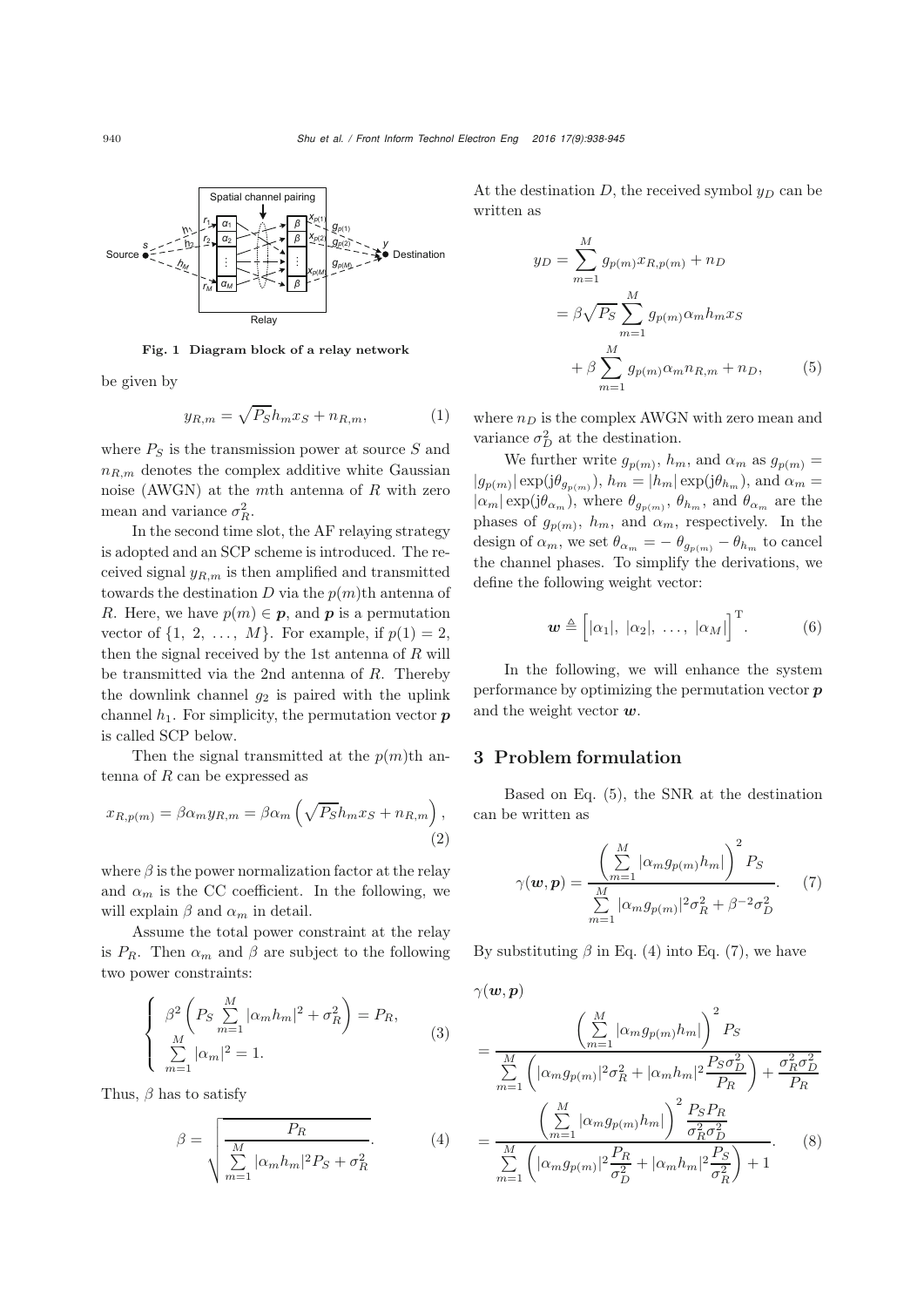Define 
$$
A_p \triangleq t_p t_p^T
$$
 with  
\n
$$
t_p = \sqrt{\frac{P_S P_R}{\sigma_R^2 \sigma_D^2}} \Big[ |g_{p(1)} h_1|, |g_{p(2)} h_2|, \ldots, |g_{p(M)} h_M| \Big]^T,
$$
\n(9)

and define

$$
\mathbf{B}_{\mathbf{p}} \triangleq \frac{P_R}{\sigma_D^2} \text{diag}(|g_{p(1)}|^2, |g_{p(2)}|^2, \dots, |g_{p(M)}|^2) + \frac{P_S}{\sigma_R^2} \text{diag}(|h_1|^2, |h_2|^2, \dots, |h_M|^2) + \mathbf{I}_M.
$$
\n(10)

We can rewrite Eq.  $(7)$  as

$$
\gamma(w, p) = \frac{w^{\mathrm{T}} A_p w}{w^{\mathrm{T}} B_p w}.\tag{11}
$$

Since  $\gamma(w, p)$  is a function of *w* and *p*, we can optimize these two vectors to maximize the SNR, i.e.,

$$
\max_{\boldsymbol{w}, \boldsymbol{p}} \gamma(\boldsymbol{w}, \boldsymbol{p})
$$
\nsubject to  $\boldsymbol{p} \in S_{\boldsymbol{p}}, ||\boldsymbol{w}||_2 = 1, \ \boldsymbol{w} \succeq \boldsymbol{0},$  (12)

where  $S_p$  is the set of all possible permutations of  $\{1, 2, \ldots, M\}.$ 

From the definition of function  $\gamma(w, p)$ , it is evident that scaling *w* by a positive factor does not affect the value of the objective function  $\gamma(w, p)$  in the above optimization. Thus, the above optimization problem can be converted to

$$
\max_{\boldsymbol{w}, \boldsymbol{p}} \gamma(\boldsymbol{w}, \boldsymbol{p})
$$
\nsubject to  $\boldsymbol{p} \in S_{\boldsymbol{p}}, \ \boldsymbol{w} \succeq \boldsymbol{0},$ \n(13)

<span id="page-3-0"></span>which is a hybrid nonlinear optimization. Generally, the optimization has no closed-form solution.

## 4 Proposed iterative structure between OCC and SCP

To solve the problem [\(13\)](#page-3-0), we propose a novel iterative optimization method. This iterative structure is composed of three steps. In the first step,  $p$  is chosen to be [1, 2, ..., M], and  $w$  is set to  $\frac{[1]}{f_0}$  $^{\circ}$  $M$ , 1/ √  $M, \ldots, 1/$ √  $\overline{M}]^{\mathrm{T}}$  or computed by the following expression:

$$
w = \frac{B_p^{-1} t_p}{\|B_p^{-1} t_p\|_2},\tag{14}
$$

which will be derived in Section 4.2. Given the known weighted coefficient vector *w*, the optimal SCP vector **p** is solved by the following optimization problem:

<span id="page-3-1"></span>
$$
\max_{\mathbf{p}} \gamma(\text{fixed } \mathbf{w}, \mathbf{p})
$$
\n
$$
\text{subject to } \mathbf{p} \in S_{\mathbf{p}},\tag{15}
$$

which is a binary integer optimization problem. An exhaustive search among the permutation sets of *p* can achieve the optimal permutation for a given *w* and implies a high level of computation: exponential complexity. Thus, we will present an approximate analytical low-complexity implementation for the above optimization problem in Section 4.1.

In the second step, given the optimal  $p$  in the first step, we optimize the weighted coefficient vector *w*:

<span id="page-3-2"></span>
$$
\max_{\mathbf{w}} \gamma(\mathbf{w}, \text{fixed } \mathbf{p})
$$
\nsubject to  $||\mathbf{w}||_2 = 1$ ,  $\mathbf{w} \succeq \mathbf{0}$ , (16)

whose closed-form solution will be derived in Section 4.2.

In the last step, we introduce an iterative structure between the above two steps.

#### 4.1 Optimization of *p* given *w*

For the purpose of simplifying the optimiza-tion in Eq. [\(15\)](#page-3-1), let us first define  $|h'_m| = |\alpha_m||h_m|$ and form a new virtual uplink channel  $h'$  =  $[h'_1, h'_2, \ldots, h'_M]^T$ . Substituting  $|h'_m|$  in the objective function (15) violds the following simple form. tive function [\(15\)](#page-3-1) yields the following simple form:

$$
\gamma(\boldsymbol{w}, \boldsymbol{p}) = \frac{\boldsymbol{w}^{\mathrm{T}} \boldsymbol{A}_{\boldsymbol{p}} \boldsymbol{w}}{\boldsymbol{w}^{\mathrm{T}} \boldsymbol{B}_{\boldsymbol{p}} \boldsymbol{w}} = \frac{\left(\sum_{m=1}^{M} |g_{p(m)}| |h'm|\right)^2}{C}, \quad (17)
$$

regardless of the impact of the coefficients  $\alpha_m$  of CC on the denominator of  $\gamma(w, p)$  with

$$
C = \frac{\sum_{m=1}^{M} |\alpha_m g_{p(m)}|^2 \sigma_R^2 + \beta^{-2} \sigma_D^2}{P_S},
$$
 (18)

which can be viewed as a constant in order to simplify the objective function  $\gamma(w, p)$  of the optimization problem [\(15\)](#page-3-1). For medium- and large-scale scenarios, the simplification approximately holds. Actually, by simulation, we find the simplification also holds even in the small-scale case.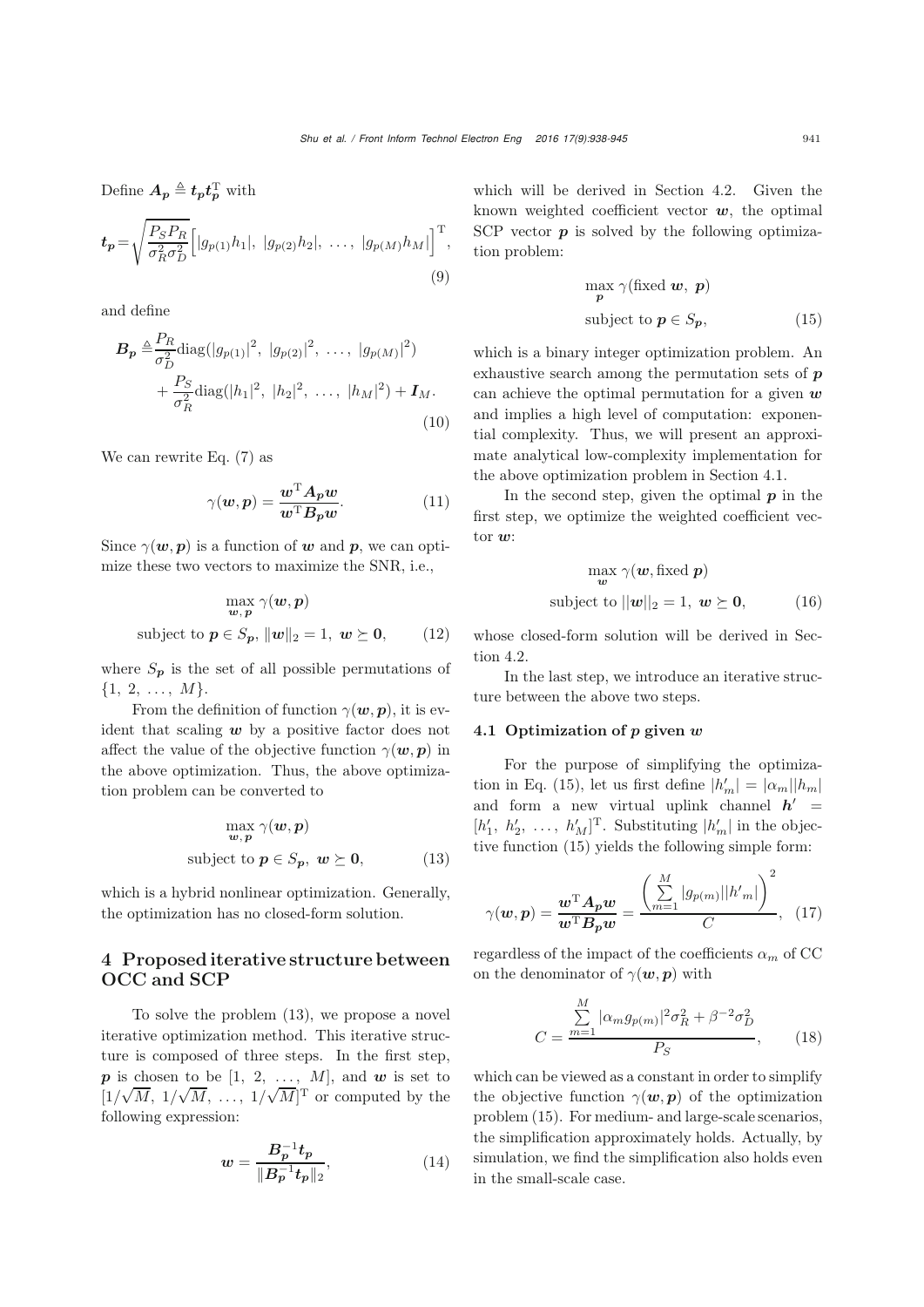Based on the above approximation, the optimization problem [\(15\)](#page-3-1) is converted to

$$
\max_{\boldsymbol{p}} \left( \sum_{m=1}^{M} \left| g_{p(m)} \right|^2 |h'_m|^2 \right)
$$
\nsubject to  $\boldsymbol{p} \in S_{\boldsymbol{p}}$ . (19)

In te[rms](#page-7-15) [of](#page-7-15) [the](#page-7-15) [rearrangement](#page-7-15) [inequality](#page-7-15) [\(](#page-7-15)Graham *et al.*, [1994\)](#page-7-15)

$$
\sum_{k=1}^{n} a_k b_k \ge \sum_{k=1}^{n} a_k b_{p(k)} \ge \sum_{k=1}^{n} a_k b_{n-k+1} \qquad (20)
$$

for  $0 \le a_1 \le a_2 \le \ldots \le a_n$  and  $0 \le b_1 \le b_2 \le \ldots \le b_n$ <br>by where **n** is any parameterian of set  $\{1, 2, \ldots, n\}$  $b_n$ , where **p** is any permutation of set  $\{1, 2, \ldots, n\}$ , we have

$$
\sum_{m=1}^{M} |g_{f^{-1}w(m)}^2||h_m'^2| \ge \sum_{m=1}^{M} |g_{p(m)}^2||h_m'^2| \qquad (21)
$$

for any **p**, where  $\{f(1), f(2), ..., f(M)\}$  is the permutation of  $\{1, 2, ..., M\}$  such that  $|h_{f(1)}^2| \ge |h_{f(2)}^2| \ge ... \ge |h_{f(M)}^2|,$  and  $\frac{|h_{f(M)}^2|}{h_{f(M)}}$ , and  $\{w(1), w(2), \ldots, w(M)\}\$  is also the permutation of  $\{1, 2, ..., M\}$  such that  $|g_{w(1)}^2| \ge |g_{w(2)}^2| \ge ... \ge$  $|g_{w(M)}^2|$ . In other words,  $p = f^{-1}w$  is the closed-<br>form solution to the optimization problem (10) and form solution to the optimization problem [\(19\)](#page-4-0) and is called the approximate closed-form solution to the optimization problem [\(15\)](#page-3-1) when  $h'$ ,  $g$ , and  $\beta$  are given.

#### 4.2 Optimization of *w* given *p*

In this subsection, we derive the analytical solution to the optimization problem [\(16\)](#page-3-2) when SCP is fixed. Let us first define

$$
\widetilde{\boldsymbol{w}} = \boldsymbol{B}_p^{1/2} \boldsymbol{w} \tag{22}
$$

and

$$
\widetilde{t}_p = B_p^{-1/2} t_p. \tag{23}
$$

Then  $\gamma(w, p)$  is simplified as

$$
\gamma(w, p) = \gamma(\widetilde{w}, p) = \frac{\widetilde{w}^{\mathrm{T}} B_p^{-1/2} A_p B_p^{-1/2} \widetilde{w}}{\widetilde{w}^{\mathrm{T}} \widetilde{w}}
$$

$$
= \frac{\widetilde{w}^{\mathrm{T}} \left( B_p^{-1/2} t_p \right) \left( B_p^{-1/2} t_p \right)^{\mathrm{T}} \widetilde{w}}{\widetilde{w}^{\mathrm{T}} \widetilde{w}} = \frac{\left( \widetilde{w}^{\mathrm{T}} \widetilde{t}_p \right)^2}{\widetilde{w}^{\mathrm{T}} \widetilde{w}}, \tag{24}
$$

whose numerator is rewritten as

$$
\widetilde{\boldsymbol{w}}^{\mathrm{T}}\widetilde{\boldsymbol{t}}_{p} = \|\widetilde{\boldsymbol{w}}\|_{2}\|\widetilde{\boldsymbol{t}}_{p}\|_{2}\cos\theta, \tag{25}
$$

where  $\theta$  is the angle between two real M-dimensional vectors  $\widetilde{\boldsymbol{w}}$  and  $\boldsymbol{t}_p$ . Substituting Eq. [\(25\)](#page-4-1) into Eq. [\(24\)](#page-4-2) yields

$$
\gamma(\tilde{\boldsymbol{w}}, \boldsymbol{p}) = \|\tilde{\boldsymbol{t}}_{\boldsymbol{p}}\|_2^2 \cos^2 \theta. \tag{26}
$$

<span id="page-4-0"></span>Maximizing the above expression means  $\cos^2 \theta = 1$ , i.e.,

<span id="page-4-4"></span>
$$
\widetilde{\boldsymbol{w}} = \eta \, \widetilde{\boldsymbol{t}}_{\boldsymbol{p}},\tag{27}
$$

where  $\eta$  is the scaling factor to guarantee  $\|\tilde{\mathbf{w}}\|_2 = 1$ . Considering Eq. [\(23\)](#page-4-3) and the above solution, we have

$$
w_p = \frac{B_p^{-1} t_p}{\|B_p^{-1} t_p\|_2},\tag{28}
$$

<span id="page-4-5"></span>which is the unique closed-form solution to the optimization problem [\(16\)](#page-3-2), called OCC, with the normalized power

$$
\beta_{\mathbf{p}} = \frac{\sqrt{P_R}}{\sqrt{P_S \sum_{m=1}^{M} |w_{p(m)}|^2} |h_m|^2 + \sigma_R^2},
$$
(29)

at R. This completes the derivation of the OCC given SCP.

#### 4.3 Proposed iterative structure

This subsection focuses on the scenario where ideal channel state information (CSI) is available at R. Here, we design an AIS between OCC and SCP, which can further improve the SER performance in relay networks. The simple concept diagram block is depicted in Fig. 2 and the detailed implementation process is given in Algorithm 1.

<span id="page-4-3"></span>

<span id="page-4-2"></span>Fig. 2 Proposed alternating iterative structure between optimal coherent combining and spatial channel pairing

<span id="page-4-1"></span>In Algorithm 1,  $\varepsilon$  represents the predefined small termination threshold.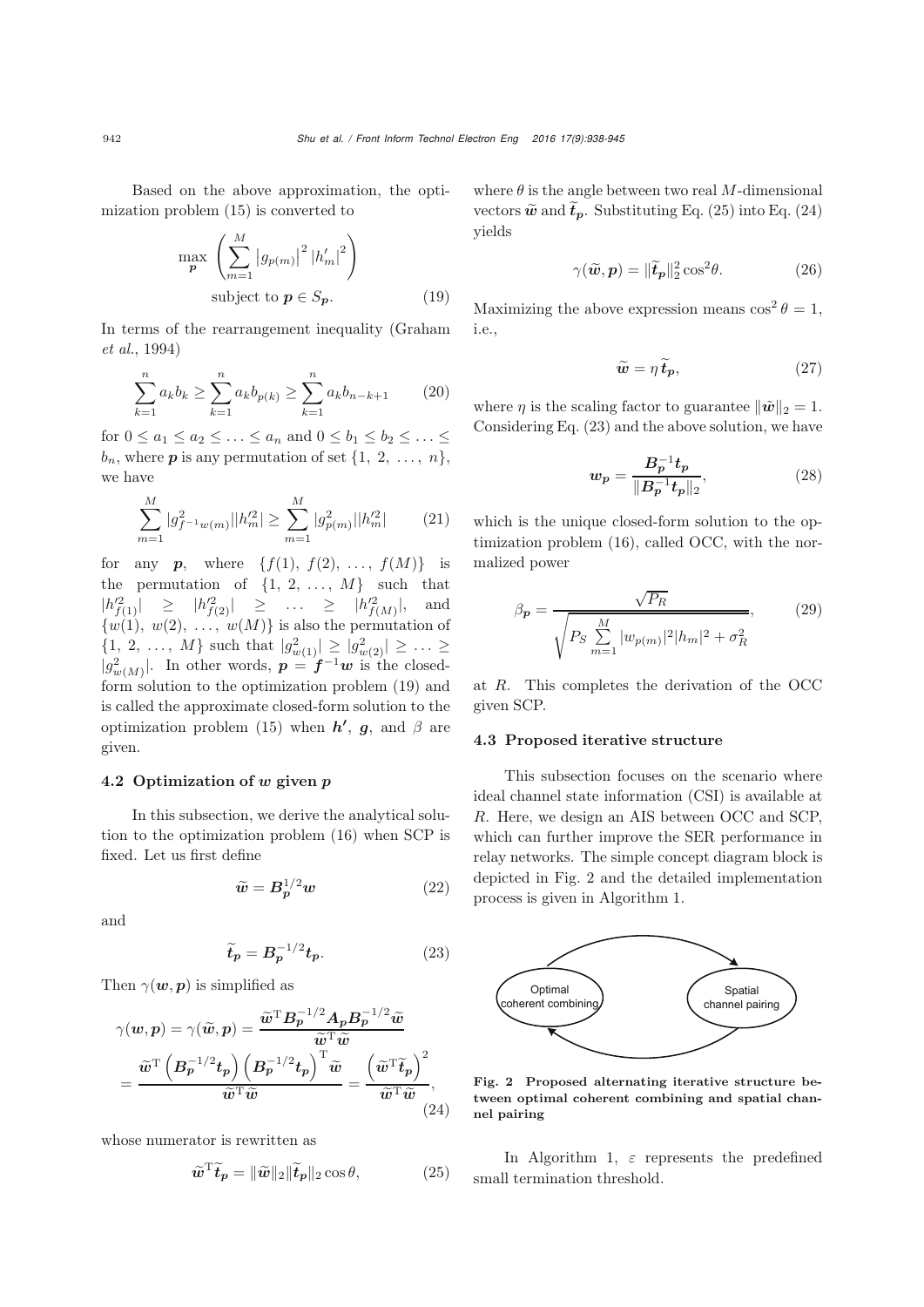Algorithm 1 Proposed alternating iterative structure between optimal coherent combining and spatial channel pairing

**Input:**  $P_S$ ,  $P_R$ ,  $\sigma_R^2$ ,  $\sigma_D^2$ ,  $\beta$ ,  $k = 1$ ,  $\gamma(p^1, \mathbf{w}^1) = 0$ , and  $w^{k} = [1/\sqrt{M}, 1/\sqrt{M}, ..., 1/\sqrt{M}]^{T}.$ **Output:**  $p^k$ ,  $w^k$ , and  $\beta^k$ .

1: Repeat

- 2: Use Eq. [\(15\)](#page-3-1) to find the optimal  $p^k$  provided that *w* in Eq. [\(28\)](#page-4-4) is taken to be  $w^k$ .
- 3: Compute the optimal  $w^k$  by using Eq. [\(28\)](#page-4-4) provided that  $p$  in Eq. [\(21\)](#page-4-5) is taken to be  $p^k$ .
- 4: Compute  $\beta^k$  using Eq. [\(4\)](#page-2-1).

5:  $k = k + 1$ .

6: Until 
$$
|\ \gamma(\pmb{p}^{k+1},\pmb{w}^{k+1})-\gamma(\pmb{p}^{k},\pmb{w}^{k})\ |<\varepsilon
$$

#### 5 Simulation results and discussion

In what follows, the performance of the proposed SCP-based CC is evaluated and compared to those of existing schemes. The baseband system parameters in our simulation are set as follows: R is equipped with  $M = 4$  antennas, and both destination and source nodes have one antenna. Channels corresponding to different users are assumed to be independently Rayleigh block-fading. The average SNRs at R and node D are defined as  $SNR_R = P_S/\sigma_R^2$  and  $SNR_D = P_R/\sigma_D^2$ , respectively.

Below, a scheme called MRC plus antenna selection (AS, MRC plus AS) is used as one of references. In this scheme, the MRC is adopted to combine the received M-branch signals in the first slot at the relay. In the second time slot, via the AF-strategy, the coherent combined signal is transmitted through the best branch of the downlink M branches to the destination.

To evaluate the convergence of the proposed AIS, its curves of SER versus the number of iterations are demonstrated for three different SNRs  $(SNR_R = SNR_D = 10, 15, and 20 dB)$  with 16-ary quadrature amplitude modulation (16-QAM). From Fig. 3, it is clear that the SER curves converge to the corresponding error ceil by using only two or three iterations. Thus, the proposed iterative structure has rapid convergence. We also find that the convergence speed of the proposed method decreases with the increase of SNR.

Fig. 4 demonstrates the curves of SER of the proposed AIS versus the number of iterations for three distinct SNRs  $(SNR_D = 10, 15, and 20 \text{ dB})$ with 16-QAM given  $SNR_R = 15$  dB. From Fig. 4,

similar to Fig. 3, it is clear that the SER curves converge to the corresponding error ceil in only two or three iterations. Thus, the proposed iterative structure converges fast.



Fig. 3 Curves of the symbol error rate versus the number of iterations for the proposed AIS with 16-QAM ( $\text{SNR}_D$ =SNR<sub>*R*</sub>)</sub>



Fig. 4 Curves of the symbol error rate versus the number of iterations for the proposed AIS with 16-QAM (SNR*R*=15 dB)

To see the impact of SCP on SER, Fig. 5 illustrates the curves of SER versus the average SNR of R for MRC plus MF (an abbreviation of maximum ratio combining plus matched filter (Li *[et al.](#page-7-7)*, [2009\)](#page-7-7)), MRC plus AS, the proposed AIS between SCP and OCC, and DSTBC [\(Jing, 2013](#page-7-4)), under the condition that the average SNR of relay  $R$  is equal to the average SNR of destination D. It can be seen that the proposed AIS between SCP and OCC shows a substantial improvement in SER over existing MRC plus MF and MRC plus AS due to the SCP gain. For example, for a fixed  $SER=10^{-3}$ , the proposed AIS achieves about 2.5, 2, and 6 dB SNR gains over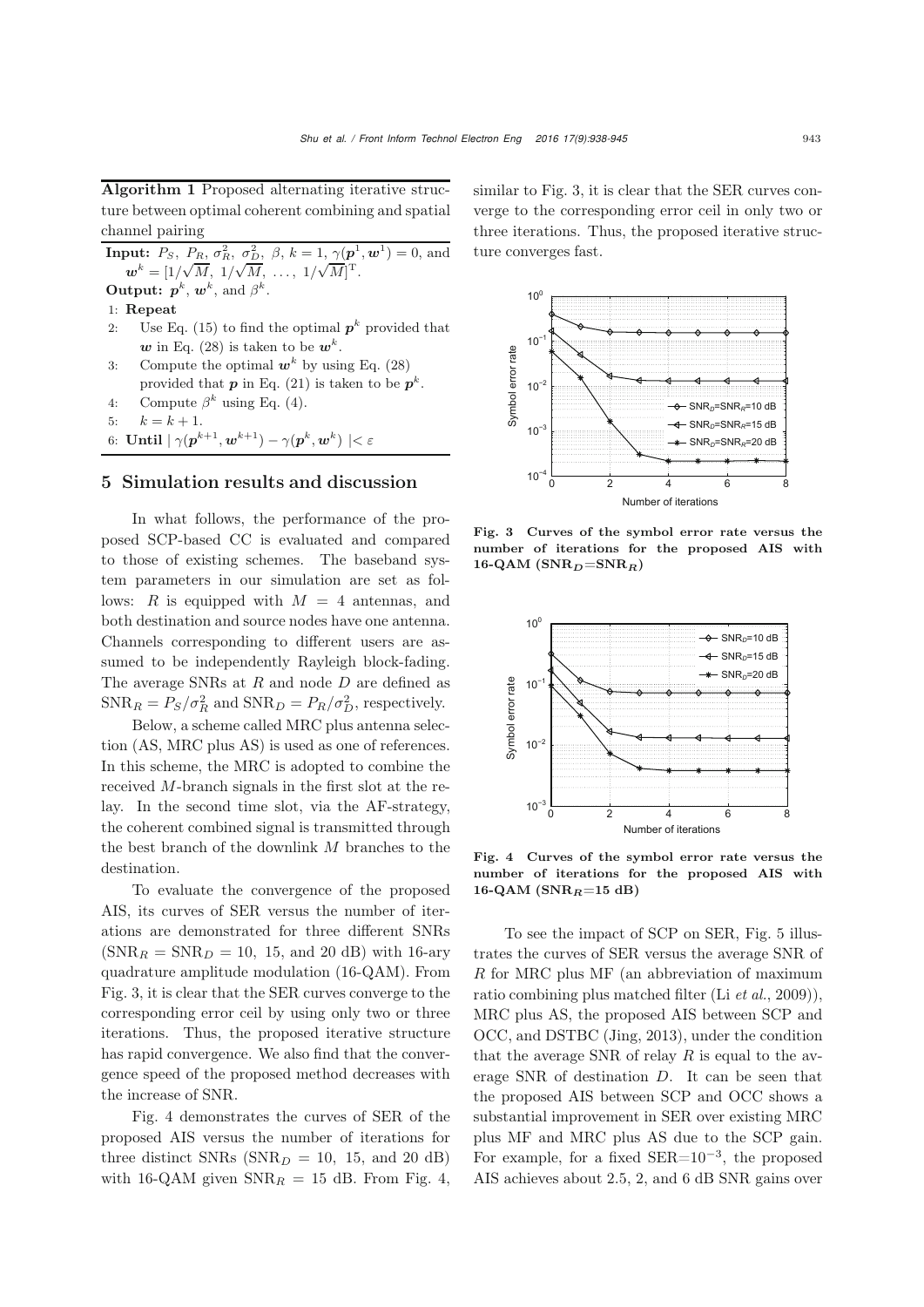MRC plus MF, MRC plus AS, and DSTBC, respectively. It is also noted that DSTBC does not need CSI whereas the remaining three combining schemes require that both downlink and uplink CSIs be available at the RS.

Fig. 6 illustrates the curves of SER versus the average SNR of node D for MRC plus MF, MRC plus AS, the proposed AIS, and DSTBC when the average SNR of relay  $R$  is fixed at 20 dB. Evidently, the same performance trend is obtained as shown in Fig. 5. However, all schemes have error floors due to a fixed average SNR of R. Due to SCP, the proposed AIS attains around 6, 2, and 12 dB SNR gains over MRC plus MF, MRC plus AS, and DSTBC, respectively, for a given  $SER=10^{-3}$ .



Fig. 5 Curves of the symbol error rate versus the average SNR*<sup>R</sup>* with 16-QAM (SNR*D*=SNR*R*)



Fig. 6 Curves of the symbol error rate versus the average SNR*<sup>D</sup>* with 16-QAM (SNR*R*=20 dB)

Fig. 7 illustrates the rate performance comparison among MRC plus MF, MRC plus AS, and the proposed AIS under  $SNR_D = SNR_R$ . Evidently, the same performance trend is obtained as shown in Figs. 5 and 6. Given a rate of 3 bits/(s $\cdot$ Hz), the proposed AIS shows at least a 5-dB SNR improvement compared to MRC plus MF and MRC plus AS. Thus, the gain is also attractive due to SCP.



Fig. 7 Rate performance comparison (SNR*D*= SNR*R*)

## 6 Conclusions

We have proposed an AIS between SCP and OCC for relay networks. Based on our simulation and analysis, the proposed AIS performs much better than existing schemes (MRC plus MF, MRC plus AS, and DSTBC) in both SER and rate senses because of the use of SCP and the iterative structure. In summary, the SNR gain provided by SCP is rather attractive with a reasonable complexity. Therefore, the proposed AIS can be applied to future wireless communications like 5G.

#### References

- <span id="page-6-2"></span>Chang, M., Dong, M., 2013. SNR-based channel pairing design in multichannel TDBC-based two-way relaying. Proc. Asilomar Conf. on Signals, Systems and Computers, p.220-224.
	- http://dx.doi.org/10.1109/ACSSC.2013.6810263
- <span id="page-6-0"></span>Chang, Y., Hua, Y., 2003. Application of space-time linear block codes to parallel wireless relays in mobile ad hoc networks. Proc. 37th Asilomar Conf. on Signals, Systems and Computers, p.1002-1006.
	- http://dx.doi.org/10.1109/ACSSC.2003.1292068
- <span id="page-6-1"></span>Dang, W., Tao, M., Mu, H., *et al.*, 2010. Subcarrierpair based resource allocation for cooperative